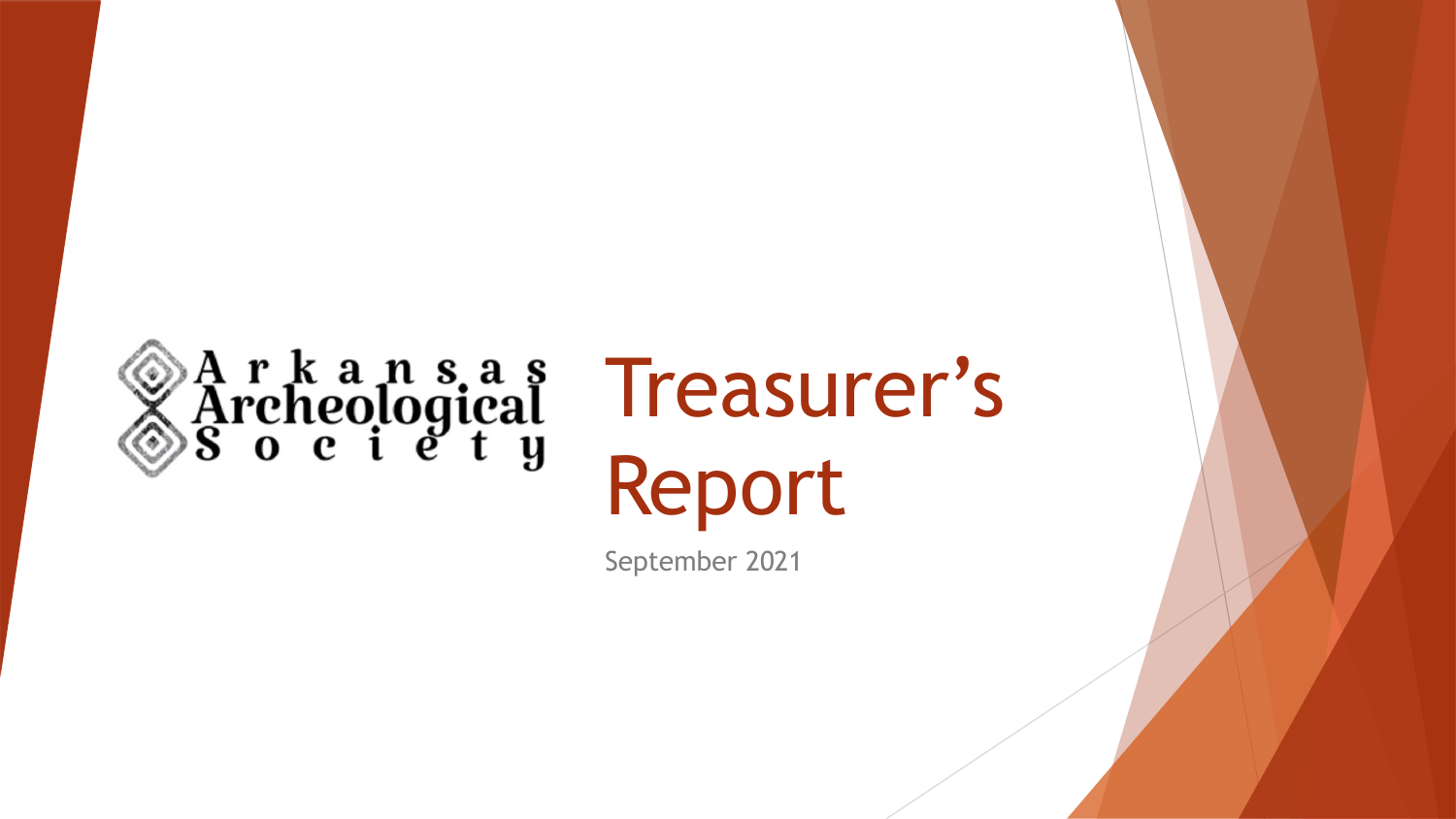

#### **Total Assets Summary**  Incudes investment, paypal, and checking account assets **2014 2015 2016 2017 2018 2019 2020 8/30/2021** Archeological Research Fund **\$200 \$2116,583.77** \$119,928.16 \$118,433.78 \$118,853.19 \$303,245.35 \$326,001.57 \$332,648.05 \$354,435.81 Bill Jordan Public Education Fund \$39,686.40 \$38,684.91 \$39,735.85 \$40,506.42 \$36,774.26 \$39,703.59 \$40,690.59 \$43,271.08 Life Membership/Reserve Acct. \$36,329.58 \$484,099.22 \$486,776.24 \$502,945.92 \$496,405.17 \$522,672.59 \$540,630.50 \$594,892.26 Total Investment Funds **\$888,377.75 \$913,969.14 \$992,599.15** Archeological Research Fund \$0.00 \$0.00 \$0.00 \$0.00 \$0.00 \$0.00 \$0.00 \$0.00 \$0.00 \$0.00 \$0.00 \$0.00 Sue Crane Trust \$35,474.40 \$0.00 \$0.00 \$0.00 \$0.00 \$1.00 \$1.00 \$1.00 \$1.00 \$1.00 \$1.00 \$1.00 \$1.00 \$1.00 \$1.00 Consultation Fund \$1,981.00 \$1,981.00 \$1,981.00 \$1,981.00 \$1,981.00 \$1,981.00 \$1,981.00 \$1,981.00 Checking Account/PayPal Operating Funds \$774.19 \$6,336.72 \$1,562.33 \$661.12 \$6,260.88 \$2,765.91 \$3,297.78 \$2,631.62 Total Checking Account/PayPal Funds **\$4,746.91 \$40,753.18 \$4,612.62 Total Assets Summary \$195,354.94 \$651,030.01 \$648,489.20 \$664,947.65 \$846,712.17 \$893,124.66 \$954,722.32 \$997,211.77 \$195,354.94 \$651,030.01 \$648,489.20 \$664,947.65 \$846,712.17 \$893,124.66 \$954,722.32 \$997,211.77** - 200,000 400,000 600,000 800,000 1,000,000 1,200,000 **2014 2015 2016 2017 2018 2019 2020 8/30/2021** Total Arkansas Archeological Society Assets

At the very end of 2020 we received a grant for \$35,474.40 from the Sue Crane trust. • In 2021 the funds were moved into the investment accounts.